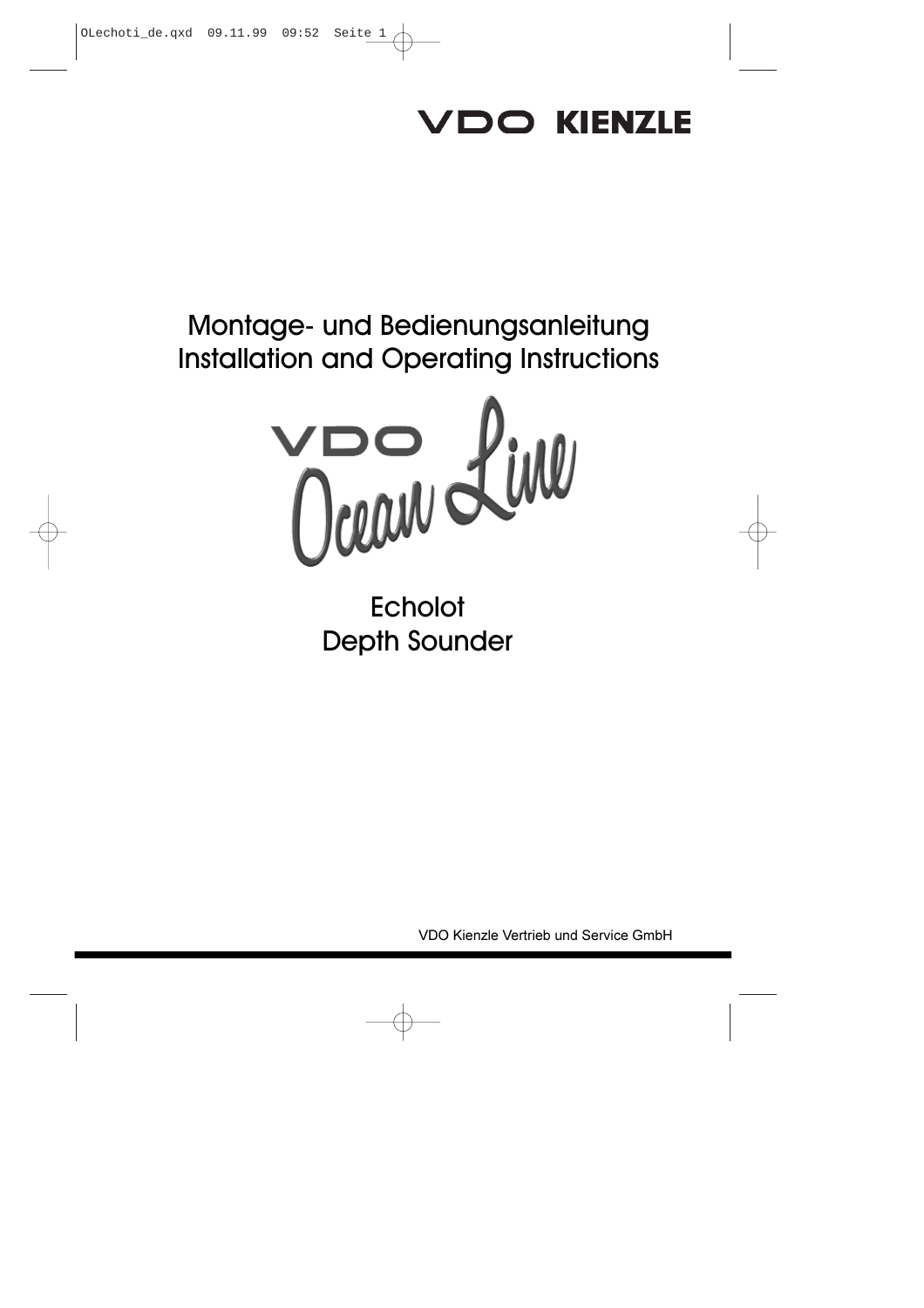## **CONTENTS**

# **Contents**

| The functions of the VDO Depth Sounder. 32        |
|---------------------------------------------------|
| Basic calibration of the VDO Depth Sounder 33     |
|                                                   |
|                                                   |
| Setting and activating the shallow water alarm 34 |
|                                                   |
| Maintenance of the VDO Depth Sounder 37           |
| Installation of the VDO Depth Sounder system 37   |
|                                                   |
| Installation of the Depth Sounder  39             |
|                                                   |
| for through-hull installation 42                  |
|                                                   |
| System power supply  44                           |
| Connection of a repeater 45                       |
|                                                   |
|                                                   |
|                                                   |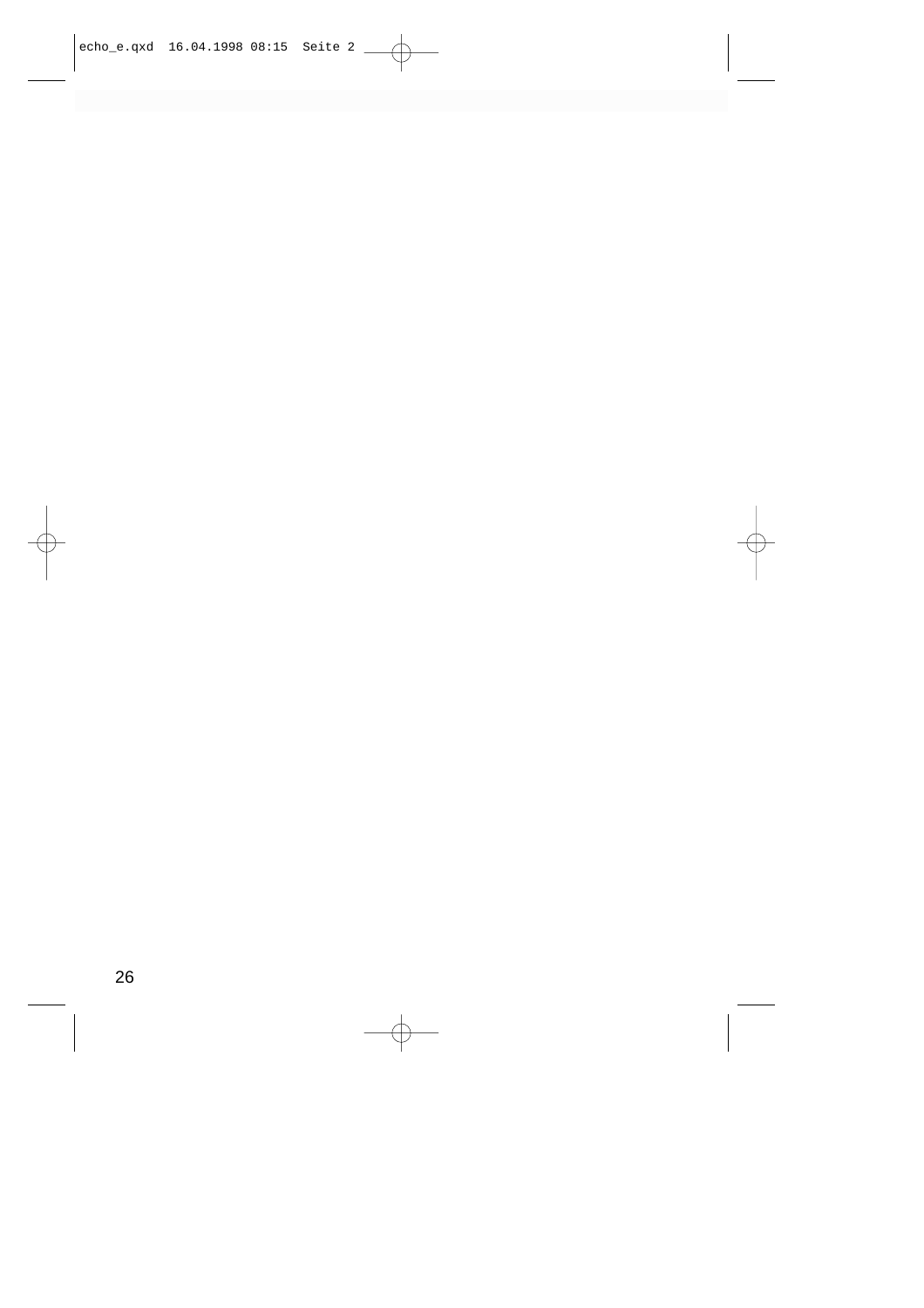## **Manual should always be kept on board!**

## **Preface**

With the purchase of an instrument of the VDO marine program you selected a high-quality product, made to the accepted State of the Art. Advanced production methods and the respect of the applicable quality assurance standards guarantee that our products are shipped in excellent condition.

Thank you for your wise decision. We are certain that this system will provide you with valuable assistance and safety at sea.

You should be familiar with all functions of the system to guarantee easy and safe use of your VDO depth sounder.

Please take the time to study this manual completely.

Your VDO Kienzle agent will be pleased to help you, if you have any further questions or problems.

VDO Kienzle Vertrieb und Service GmbH

© Copyright by VDO Kienzle Vertrieb und Service GmbH 1997. All rights reserved.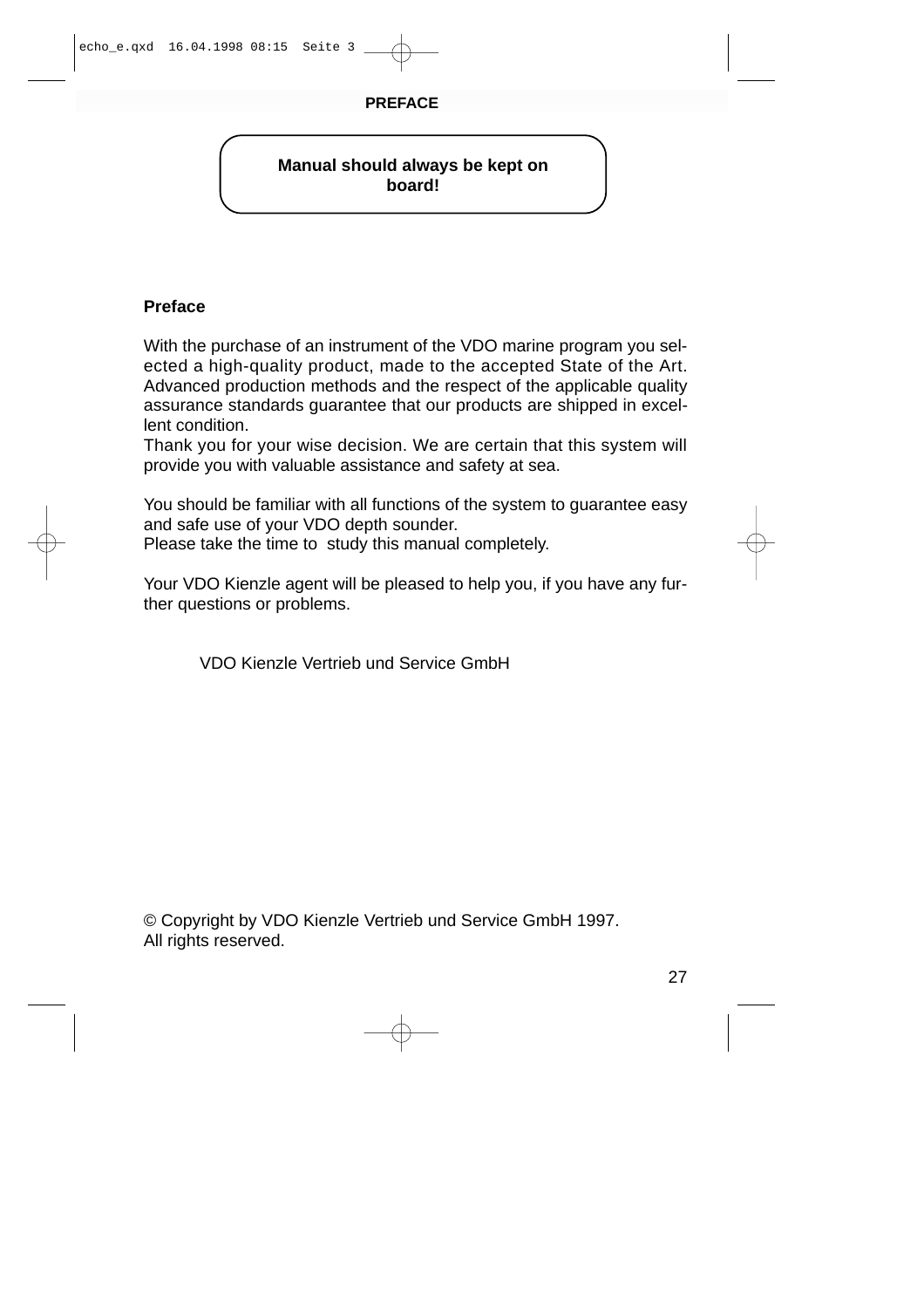# **Safety Instructions**

Please respect all instructions of this manual .

All texts marked with this symbol should have your particular attention. They are an indication of particular importance regarding the operation of the system and for your safety.

Good seamanship is essential! The use of the depth sounder does not relieve you of your responsibility for your ship.

Always use your personal seafaring experience when interpreting the displayed values.

# **Safety Instructions concerning the installation**

The system components should be installed by your shipyard or by a specialist.

Use adequate working clothes if you install the system yourself. Avoid loose clothing. Use a hair net if you have long hair. Clothing and hair can be caught by moving or rotating parts.

Remove all metallic or electrically conductive jewellery, such as chains, bracelets, rings, etc. when working on the on-board electronics.

Disconnect the minus polarity at the battery before starting work to prevent the risk of short-circuiting. Short-circuiting can cause cable harness fires, battery explosions and damage to other electronic systems. Please note that all volatile electronic memories will lose their contents,

and will have to be re-programmed if you disconnect the battery. The VDO instruments are not equipped with volatile memories.

Risk of explosion! Run the engine compartment blower for a certain time before starting work in a gasoline engine compartment.

Check that there is enough space behind the installation opening. Predrill the opening and complete the opening with keyhole saw (respect the safety instructions of the hand tool manufacturer).

When selecting the location of the sending unit check that no stringers will be damaged and similary furniture, floor boards, cables, etc.

Solvent vapours can be produced by the sending unit sealant. Provide sufficient ventilation. Respect the instructions of the sealant manufacturer.

Use insulated tools if you must work without disconnecting the power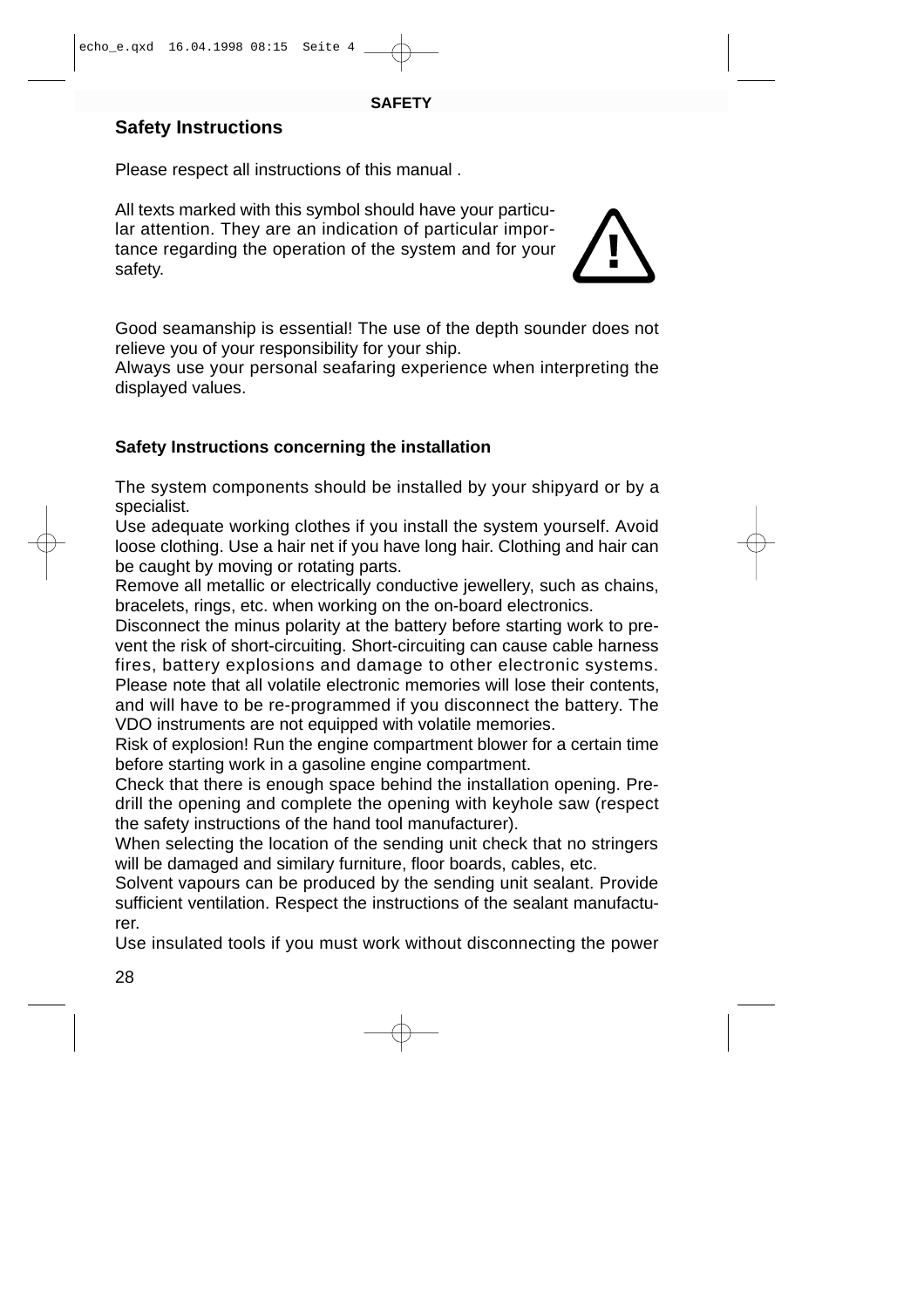#### **SAFETY**

supply.

The electrical outputs of the depth sounder indicating instrument and the connected cables must be protected against any direct contact or damage.

Capacitors in the unit can retain their charge, even if the unit is separated from its power supply.

The cables must have a sufficient insulation resistance or voltage rating, and touching the contact points should be prevented.

Electrically conductive parts of the connected loads must also be protected against direct contact by adequate measures. The use of non-insulated wires and contacts is strictly forbidden.

## **Safety Instructions concerning the maintenance**

Repairs of depth sounder components may only be made by specialists authorized by VDO Kienzle. The VDO depth sounder system fulfills the applicable safety regulations.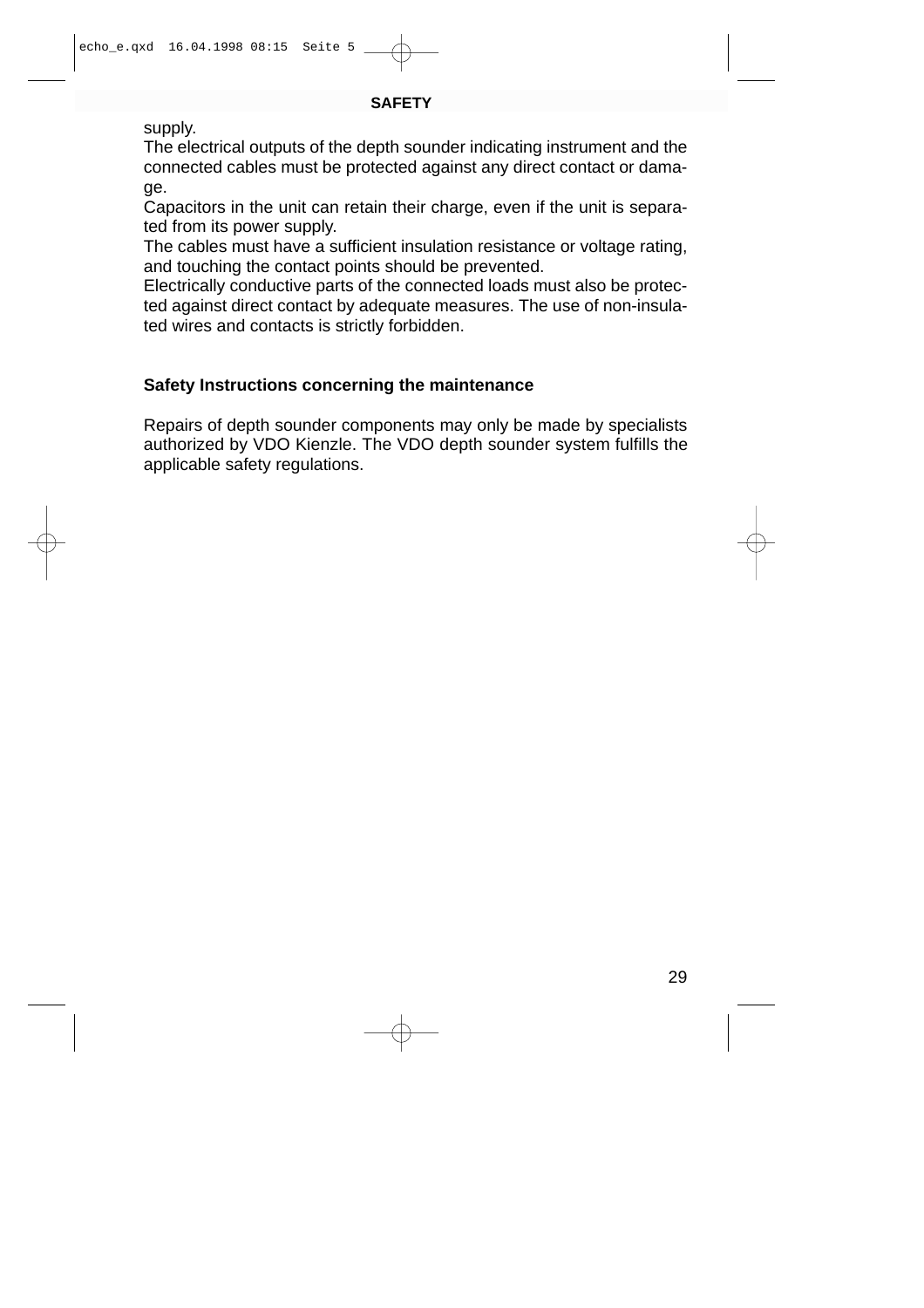#### **VDO DEPTH SOUNDER**

# **The VDO Depth Sounder**



The VDO depth sounder is an advanced depth measuring instrument designed for sport navigation.

The pointer indicates the water depth below the keel in meters or feet on an analog scale when the system is active. This value is also shown as a digital value by the display in the lower dial section.

Alarm triggering is indicated by an integrated alarm buzzer. An additional external alarm buzzer can be connected.

The indicating unit has a front pushbutton for the necessary basic settings, and a shallow water alarm. Using the instrument is simple.

Up to two repeaters can be connected to the main instrument.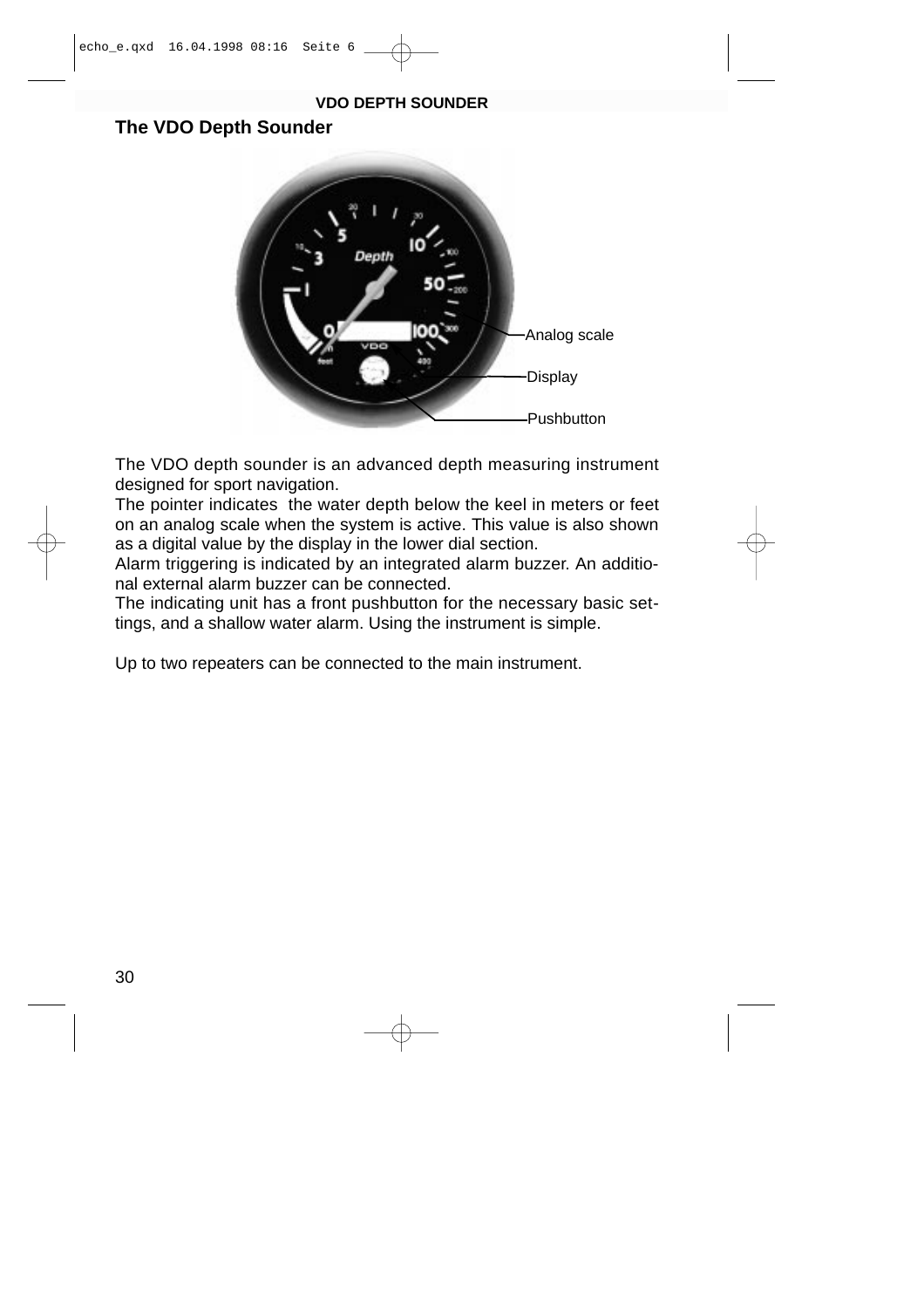#### **VDO DEPTH SOUNDER**

#### **System components**



The system, as supplied, consists of:

- Indicating instrument
- Nut for indicating instrument fixation
- Echo sounder with cable, length 1 m
- Connecting cable between echo sounder and indicating unit, length 10 m
- Hull sleeve with sealing washers, fixation nut, retainer pin and rings (only for systems with through-hull echo sounder)
- Blind plug with control rope (only for systems with through-hull echo sounder)
- Installation and operating instructions

## **Accessories** (not supplied with the system):

- Fixation parts kit (studs and bracket) N05 800 792  $Illumination parts kit  $(24V / 1.2W)$  N05 800 550$ Repeater instrument VDO Depth Sounder N01 410 702
- Alarm buzzer (12/24 V) N03 230 702

## **Spare parts:**

- O-Ring for depth sounder / blind plug (2x) N05 801 418
- Illumination parts kit  $(12V / 1.2W)$  N05 800 552

Other spare parts are available on request.

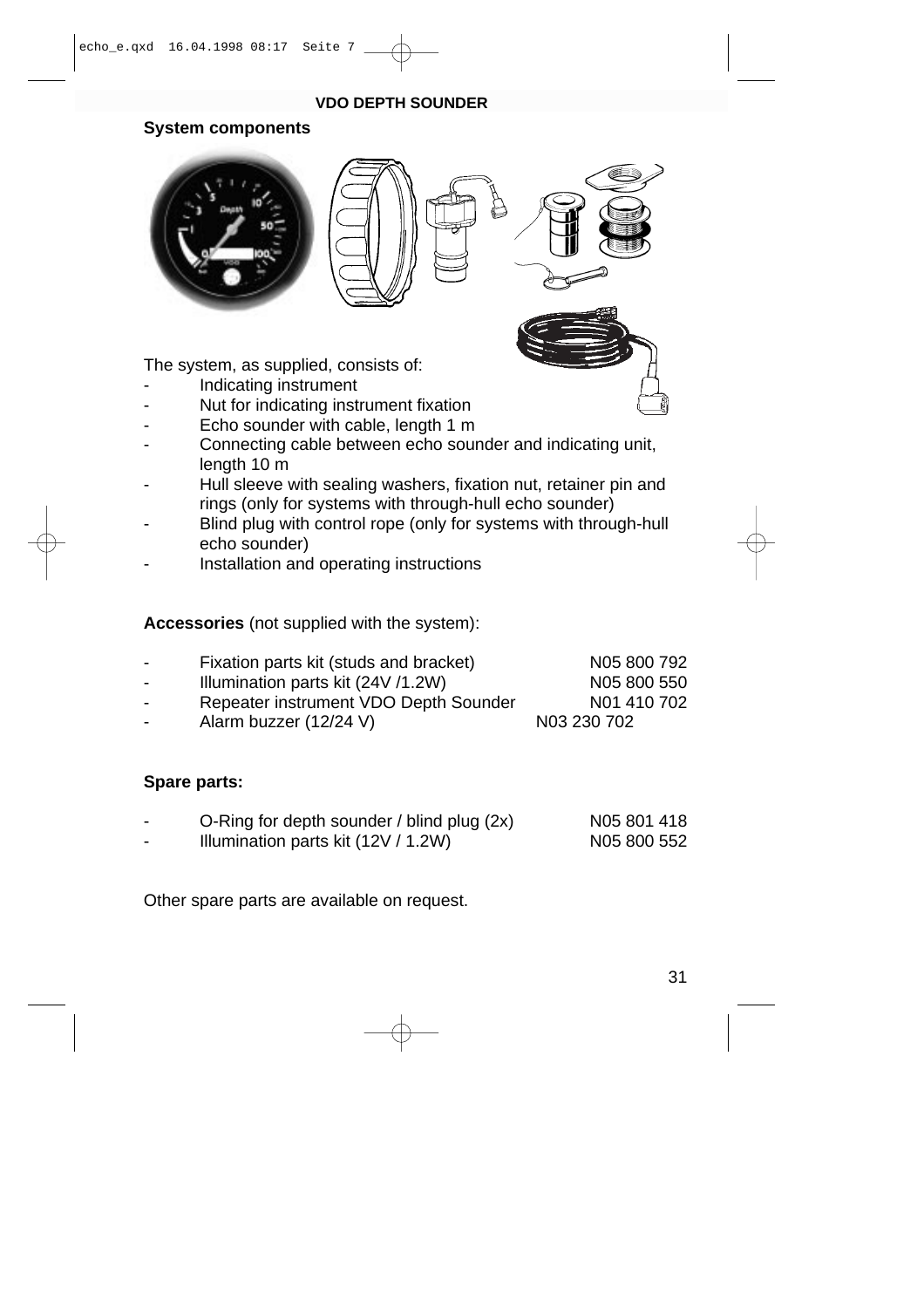32

**FUNCTIONS**

# **The functions of the VDO Depth Sounder**

Three bars are first displayed when the power supply is switched on, the pointer is at zero. Two whistling sounds are emitted.

After about 5 seconds the depth below keel is indicated as an analog value and displayed as a digital value (3.5 m in this example).

The analog indication shows the previous value if no ground echo can be obtained (see page 36). The display shows three bars, two whistling sounds are emitted.

---

The display starts flashing. The pointer returns to zero and two whistling sounds are emitted if no ground echo is obtained during the next 15 seconds.

The display continues flashing until a ground echo is received again.

The display shows three question marks if the cable connection is not satisfactory or the echo sounder is defective. A continuous whistling sound is emitted. The pointer returns to zero.

ججج

The acoustical alarm can be muted by activating the pushbutton. Check the connection of the indicating instrument to the echo sounder first. Defective contacts may have caused the alarm. If the alarm continues, although the connection is perfect, please contact your VDO agency.





3.5

---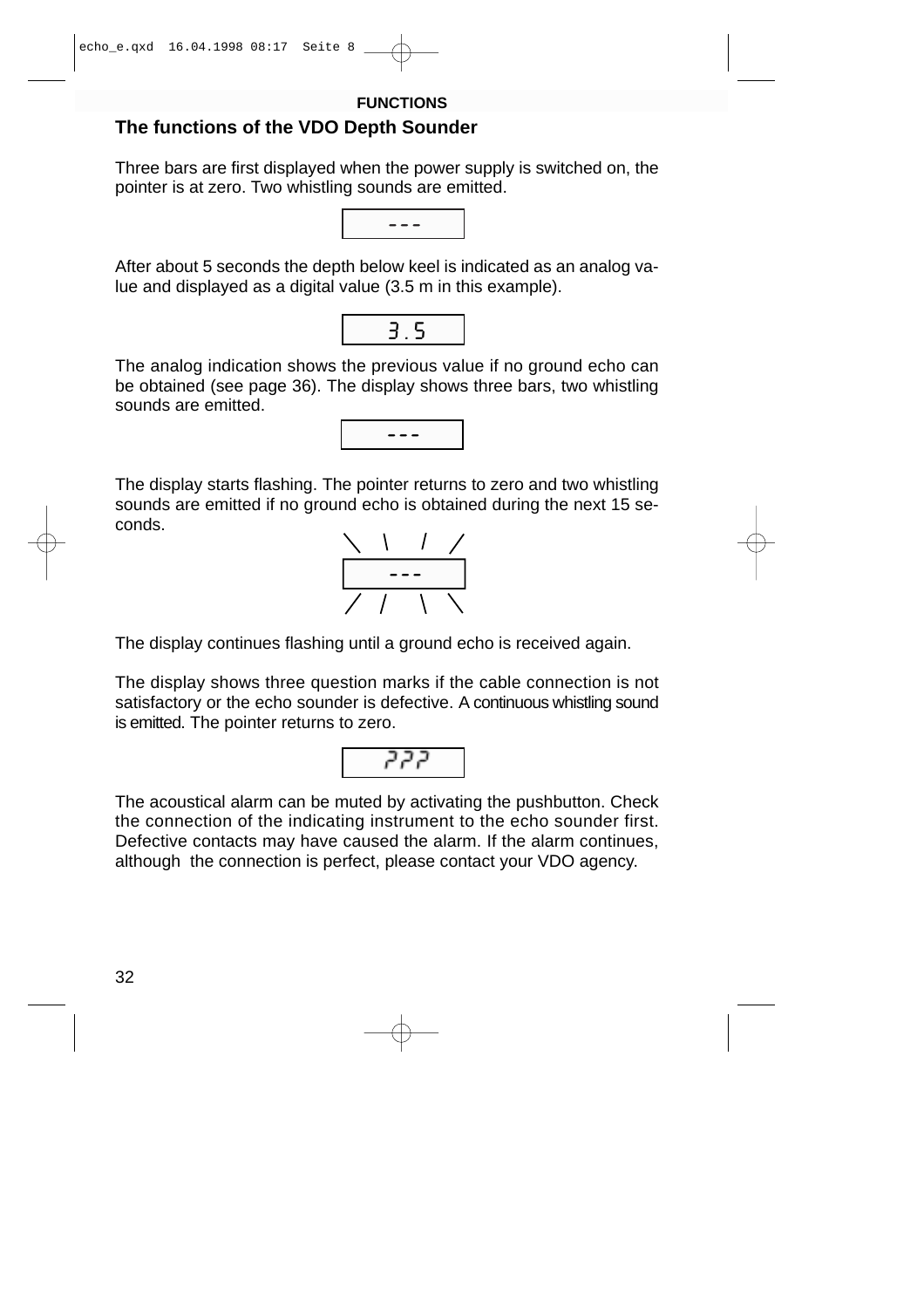# **Basic calibration of the VDO Depth Sounder BASIC CALIBRATION**

# **Selection of the unit Setting the keel depth**

Keep the pushbutton pressed and switch the indicating instrument power supply on. Wait until the display shows "UNIT".



Release the pushbutton. The current unit setting (feet in the example) is displayed.

|--|

Push the button to toggle between the units feet and meter.



About 5 seconds after unit selection the instrument prompts for the keel depth entry. The display shows "OFFSET" and, shortly thereafter, the current keel depth setting (0.0 in the example).



Push the button until the measured keel depth (1.2 m in the example) is set.

The value increments by 0.1 m or 1 foot at each press of the button. Incrementing is automatic if you keep the pushbutton pressed.



The setting range is 0.0 to 3.0 m or 0 to 9 feet.

The set value is stored if the pushbutton is not pressed for 5 seconds. After a double acknowledgement tone the depth is displayed automati-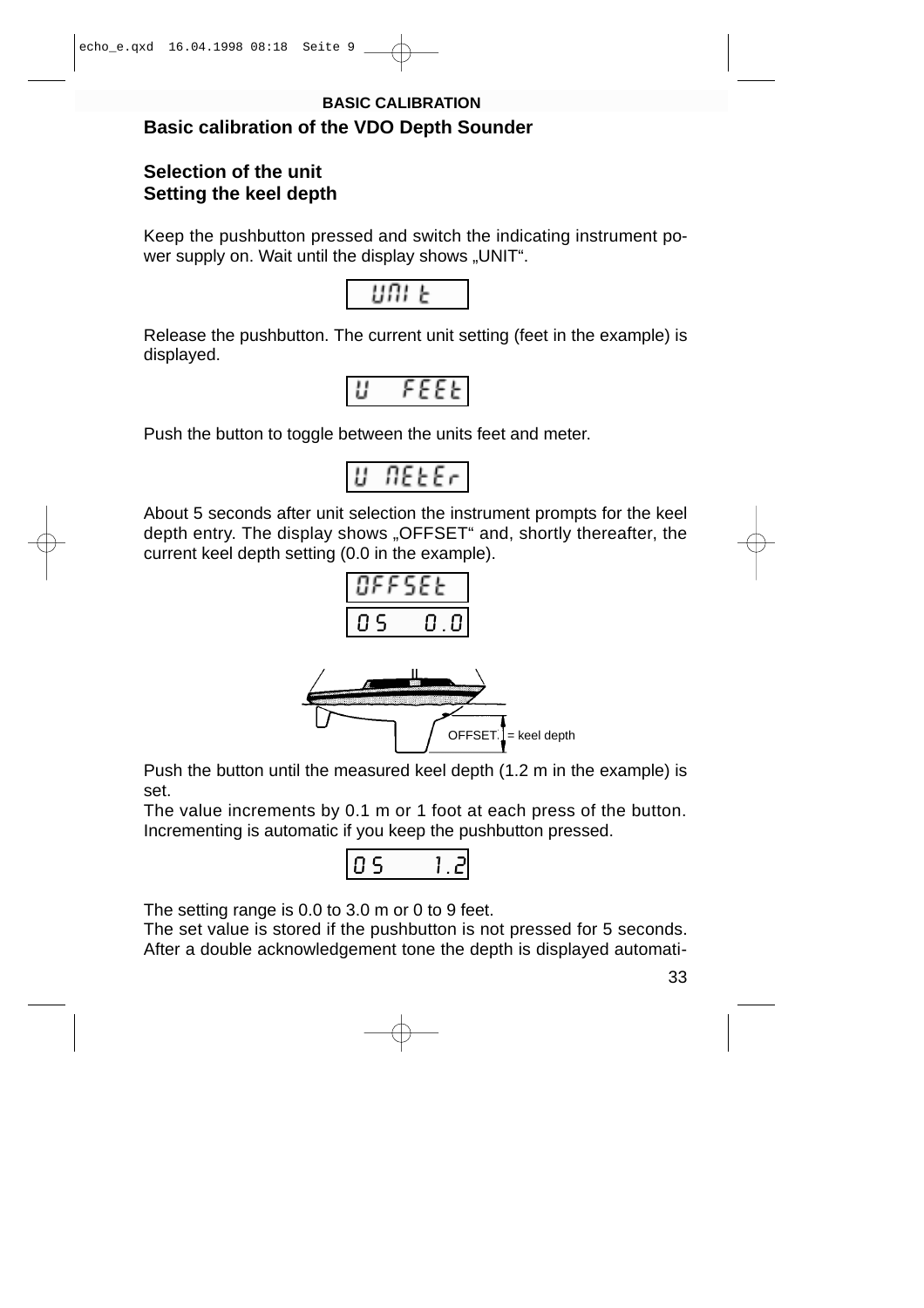#### **BASIC CALIBRATION / ALARM**

cally. The unit now displays the water depth below keel (4.6 m in the example).



## **Setting and activating the shallow water alarm**

In unsafe depths and in waters with unknown depths the alarm will warn you in time to avoid shallows and to prevent boat damages. The alarm setting range is 0 m to 120 m (0 to 396 feet).

The alarm can be switched off or on by double activation of the pushbutton when the display shows the current depth. The display shows the alarm threshold (0.0 m in the example) when the alarm is switched on.



Set the desired alarm threshold by pressing the pushbutton. Up to 10 m (32 feet) the value increments by 0.1 m (1 foot), up to 120 m (396 feet) by 1.0 m (3...4 feet) per button activation. Continuous incrementation is obtained by keeping the pushbutton pressed.

After about 5 seconds after setting of the alarm threshold (0.9 m in the example) the display shows the current depth (2.7 m in the example) , and the set value is stored.



A continuous alarm is sounded if the depth below keel is less than the set alarm threshold (0.9 m in the example), and the flashing display shows the current depth measurement (0.7 m in the example).

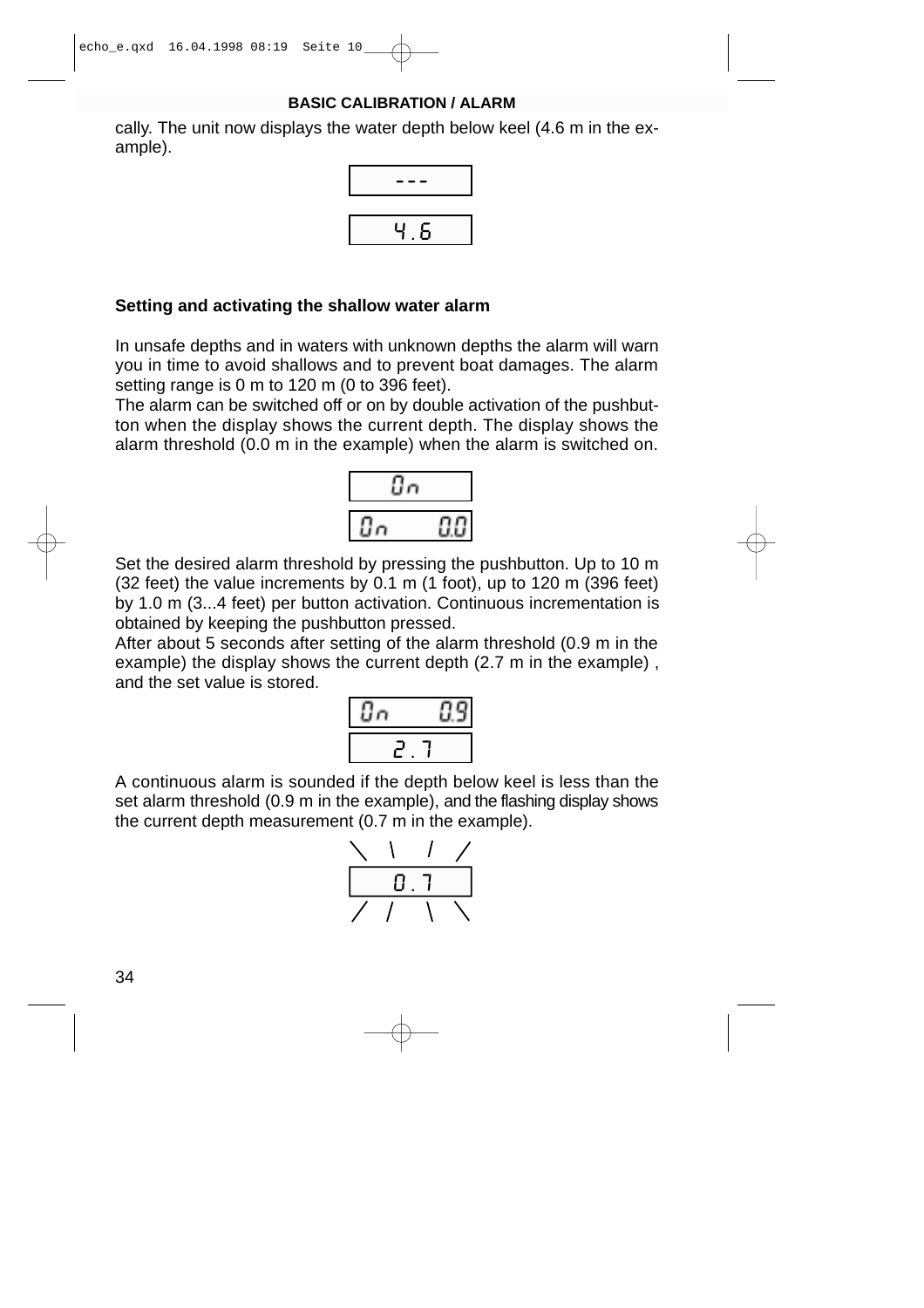#### **ALARM**

The acoustic alarm can be switched off by pressing the button. It stops automatically when the depth below keel is greater than the set threshold.

The alarm function is deactivated if the button is quickly pushed twice when the current depth (2.7 m in the example) is displayed.



Push button



Push button

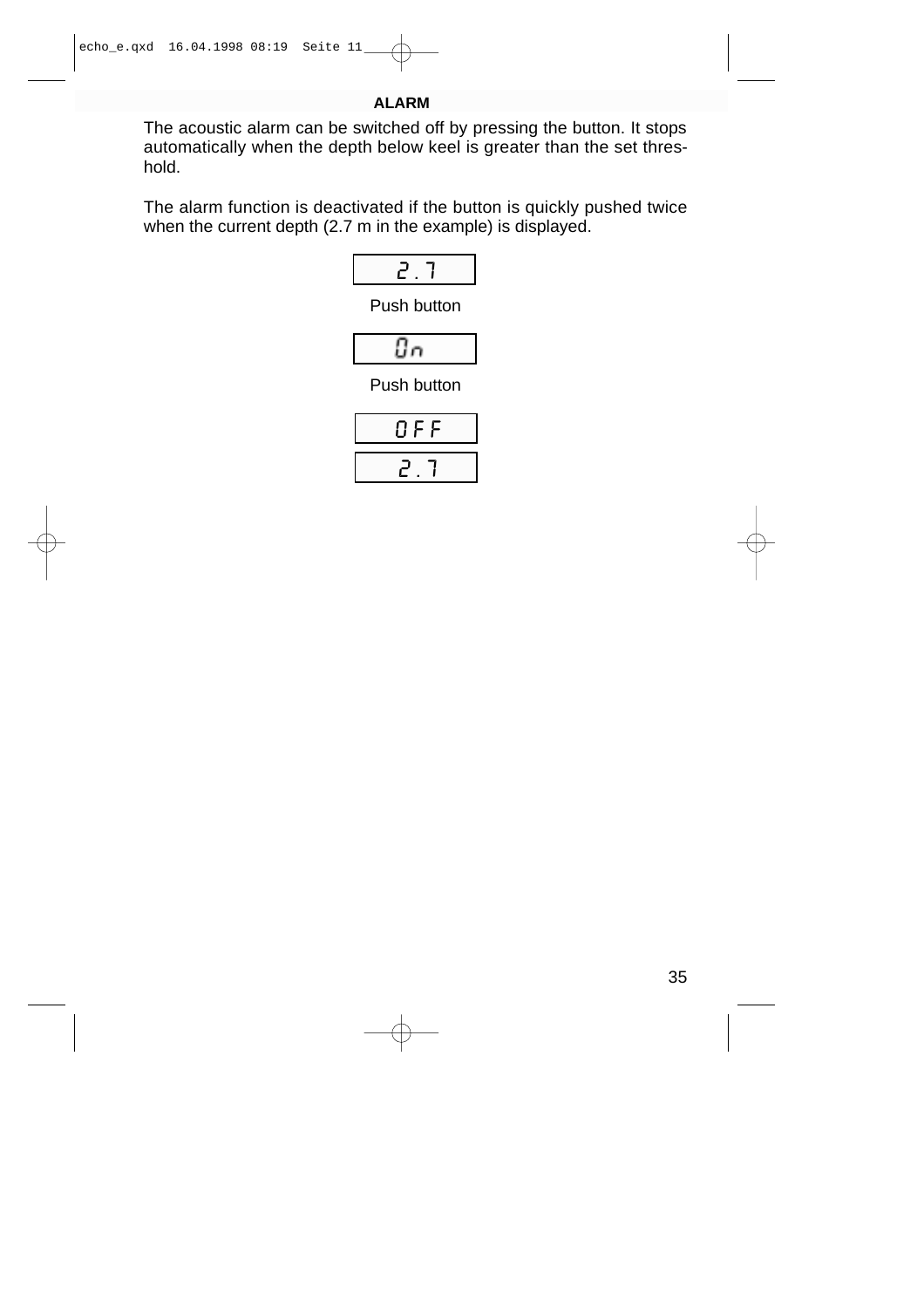#### **TROUBLESHOOTING**

# **Troubleshooting**

| Fault:                      | Cause and correction:                                                                                                        |
|-----------------------------|------------------------------------------------------------------------------------------------------------------------------|
| - No depth sounder function | - Check electrical connections per<br>wiring diagram.<br>- Check supply voltage, 10.8  32 VDC.<br>- Check fuses in fuse box. |
| - Wrong indication          | - Check display unit selection.<br>- Check keel depth setting.                                                               |
| - Display shows three bars  | - No ground echo is received or eva-<br>luated correctly.<br>- Check installation instructions for<br>echo sounder.          |
| - Display shows<br>- קקק    | - Bad connection between sounder<br>and display, Check the connections.                                                      |

The following causes may be the reason for a ground echo not being received or evaluated correctly:

-The maximum measuring range of 120 m is exceeded.

-The ground has a dense growth (seaweed).

-The ground is deep morasses.

-The water is severely polluted.

-Water layers of differring salt content or temperature, for instance in estuaries or sewage treatment plant outflows.

-Fish or fish shoals.

- -The water contains air caused by preceding ships or by backing your own boat.
- -Strong electromagnetic disturbances, for instance by refrigerator, motor, radio equipment, etc. .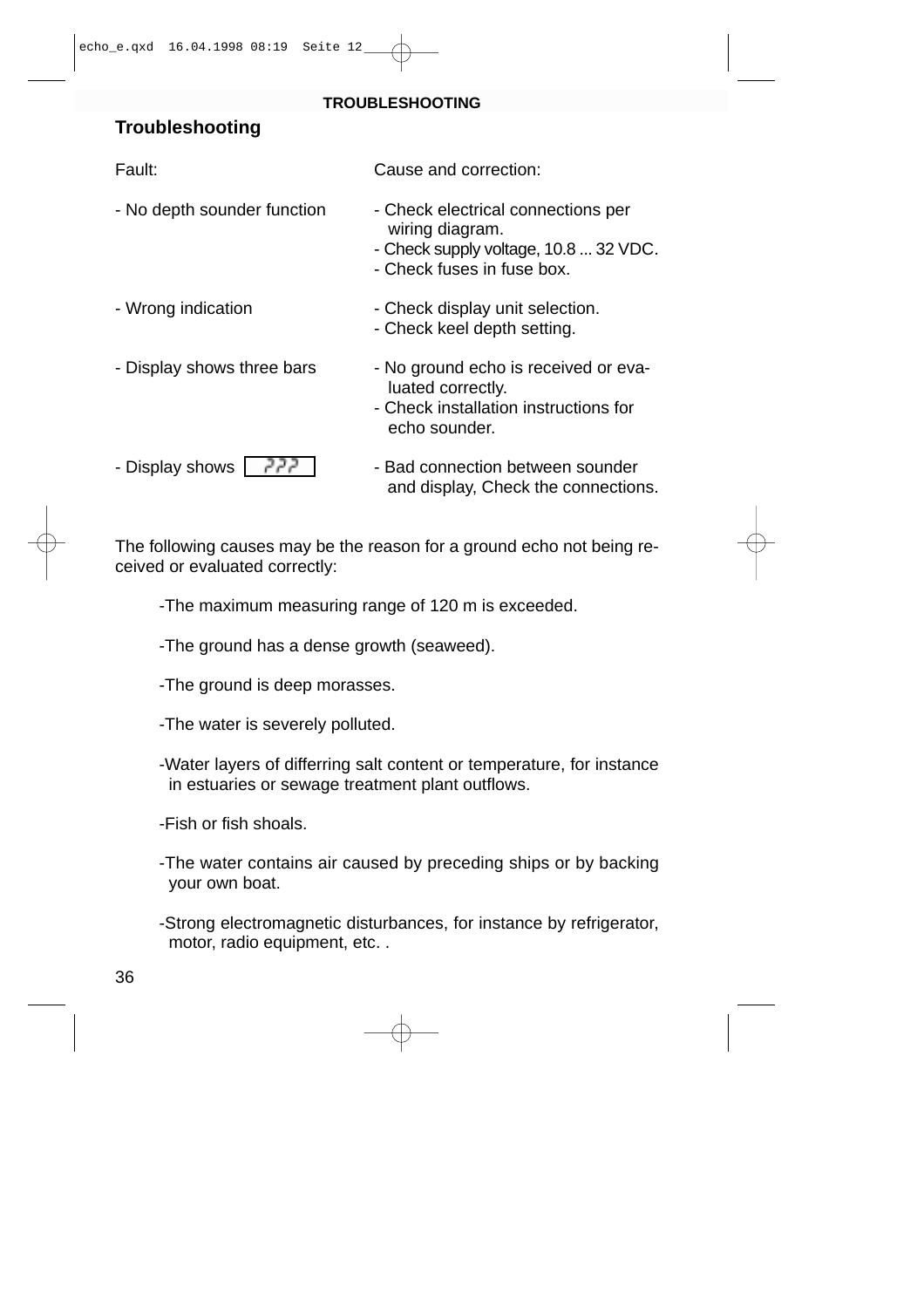#### **TROUBLESHOOTING / MAINTENANCE**

- Neighbouring ships also operating a depth sounder, for instance in a marina.
- The speed of the boat can also influence the measurement.

These examples show that even an optimum installation cannot eliminate all causes for temporary disturbances.

# **Maintenance of the VDO Depth Sounder**

The indicating unit is maintenance-free. Use a humid, lint-free or antistatic cloth for cleaning. Do not use cleaning detergents. At regular intervals (twice per season) check the two O-rings of the echo sounder and the 2 O-rings of the blind plug for wear, brittleness or damages. Even signs of the slightest wear require O-ring replacement. Order number: N05 801 418 O-ring for echo sounder / blind plug (2x).

# **Installation of the VDO Depth Sounder system**



Please read the safety instructions on pages 28 and 29 prior to the installation.

## **Installation of the indicating unit**

- Drill a hole, 86 mm dia., at an suitable location.
- Clean the material and remove any chips before inserting the indicating instrument.

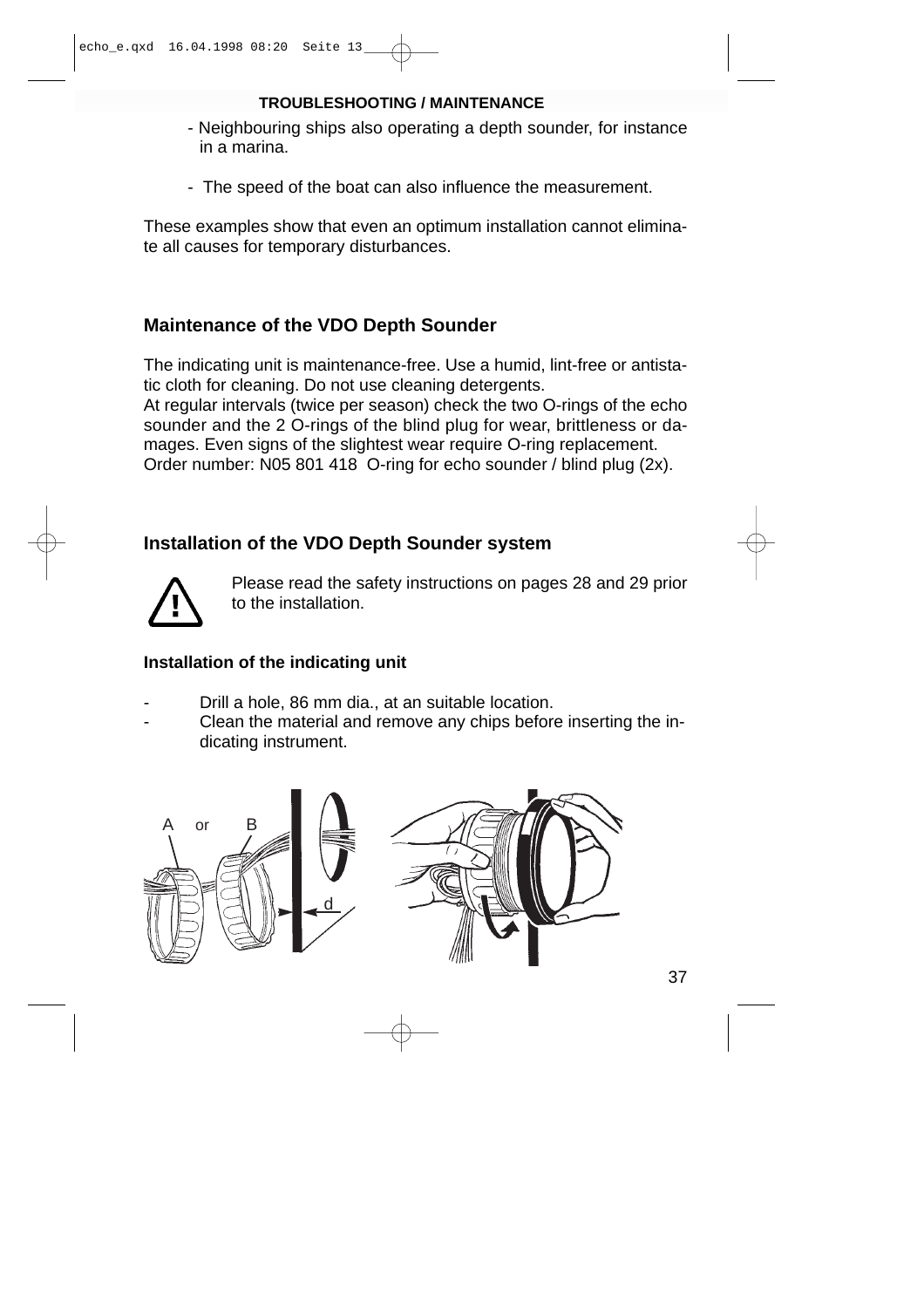Thread the indicating instrument cables from behind the mounting hole through the housing mounting nut.

Place the supplied black rubber ring on the instrument back. Make the electrical connections of the indicating unit per circuit schematically (see "Electrical installation") and insert the instrument into the installation hole.

Secure the instrument by tightening the housing nut.

At d= 0.5 to 6.5 mm, installation A.

At d= 6.5 to 16.5 mm, installation B.

The housing nut should only be tightened by hand.

Install the indicating instrument with stud and bracket (see below) if you expect strong vibrations at the location where the instrument is to be installed (e.g. high-speed boats).

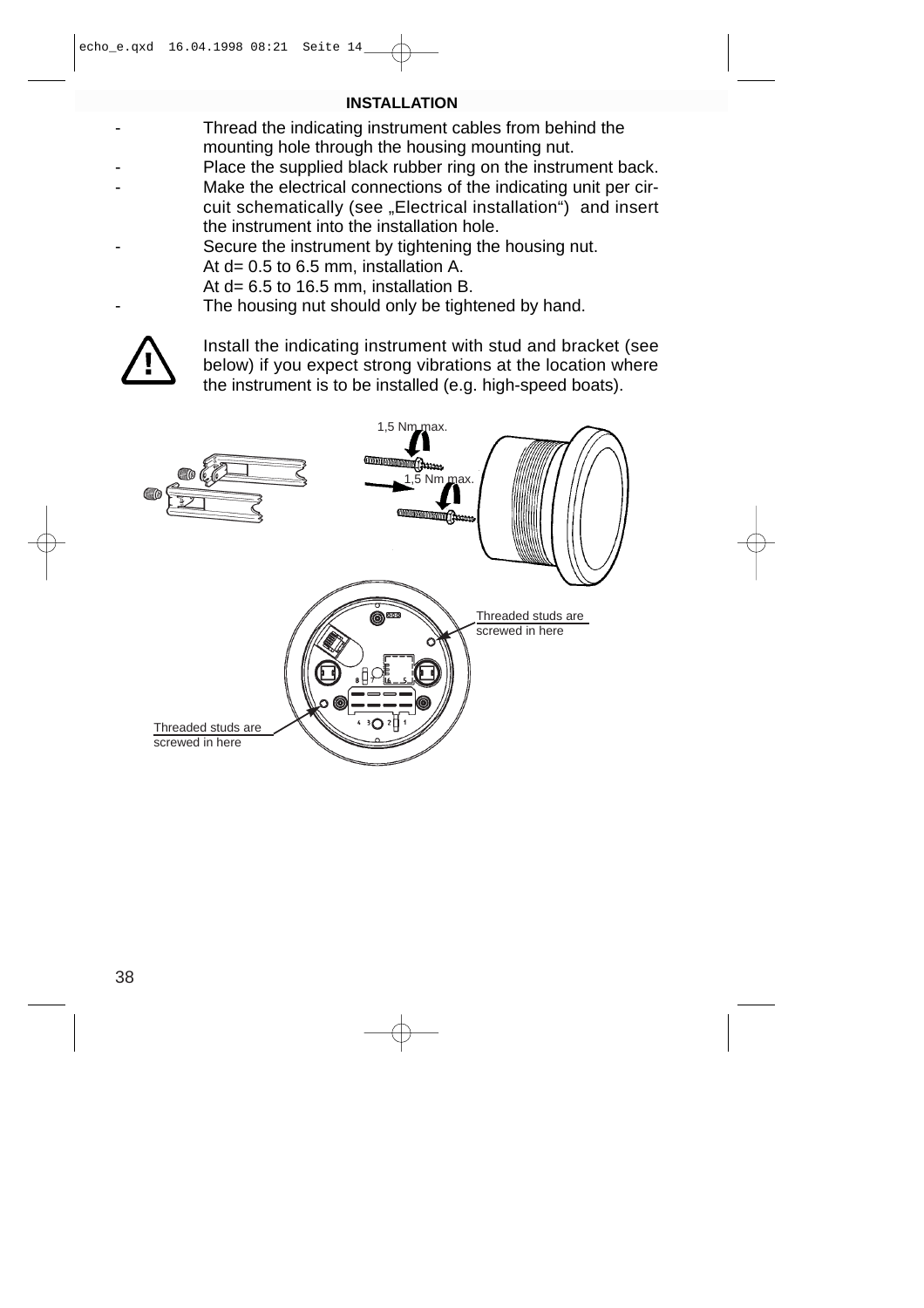# **Installation of the Depth Sounder**

The echo sounder unit must be installed in a turbulence-free zone in the hull. It should be mounted vertically.



Do not install the sending unit close to external valves, anodes, log sending units, etc. to avoid influences by turbulence.

Measure the distance between echo sounder and keel bottom and record this value. You will need it later on for the basic setting.

**On sailing boats** the installation should always be made directly in front of the keel, as close to the longitudinal axis as possible. On boats with a long keel the installation should be at the end of the first third of the hull, but not at the widest location of the hull.

A vertical installation of the echo sounder is especially important for sailing boats. If the installation is not vertical, it may be impossible to measure the depth, due to heeling of the ship.



**On powerboats** the sending unit should be installed at about the beginning of the last third of the hull, never towards the stern, or in a zone of strong turbulence or up front, where strong disturbances by air introduction must be expected.

An ideal installation is near the longitudinal axis of the ship and in the zone of the first stringer directly in front of the engine compartment, if possible. At higher speed this is the only location where a disturbancefree echo sounder operation can be expected.

The deviation from the vertical should not exceed 10 degrees, but measurements may not be available at high speed, in tight curves and in deep water.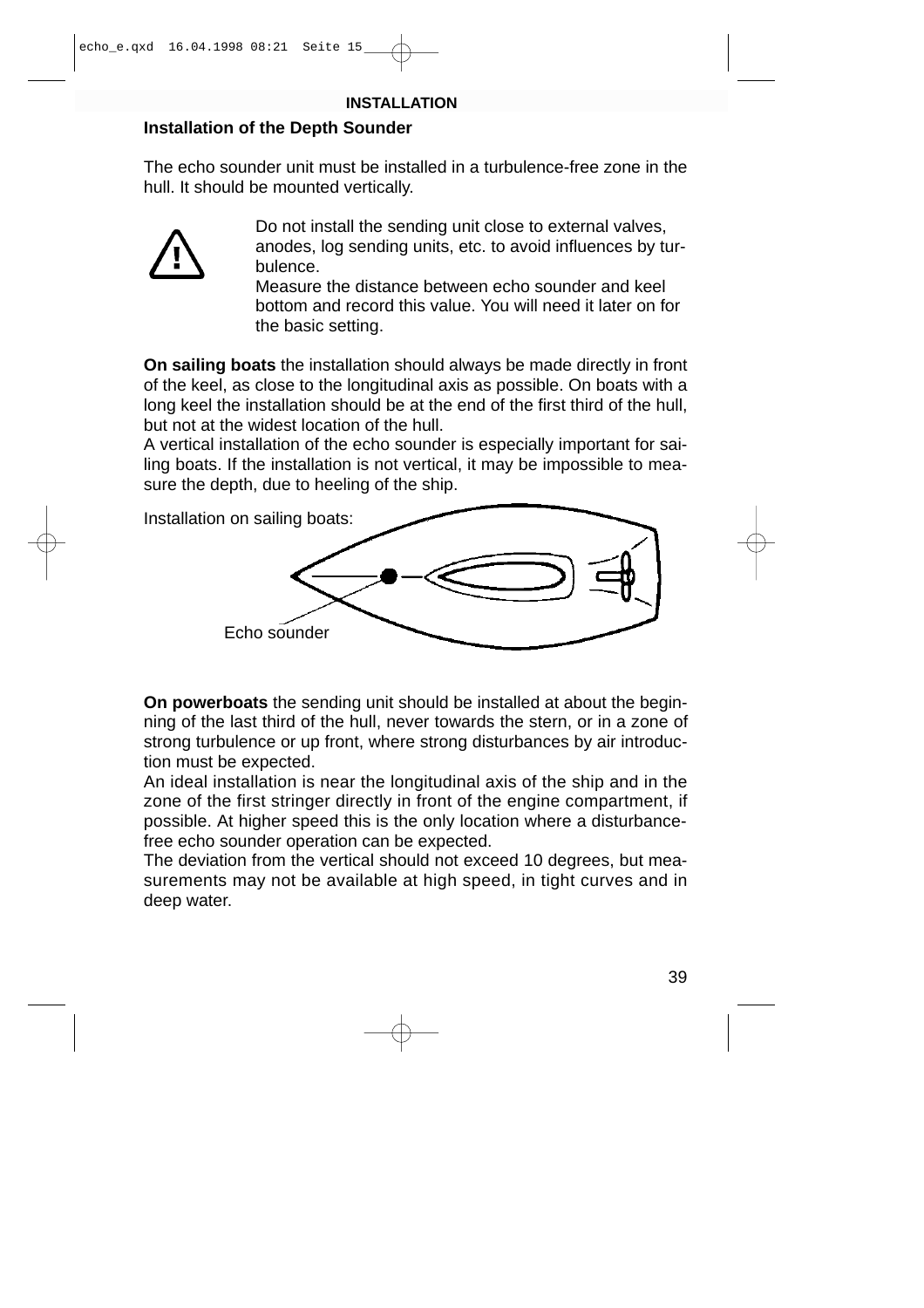Installation on powerboats:



## **Installation of the echo sounder: internal installation**

An internal installation of the echo sounder is only possible on ships with a fiberglass reinforced hull. This does not apply to fiberglass sandwich hulls.

Due to signal damping the internal installation may cause power losses, and is prone to more disturbances. Check that the location of the installation has no air inclusions in the laminate, and that the hull material thickness does not exceed 12 mm.



The ship must be in the water during the search for the optimum echo sounder location.

Proceed as follows in your search:

Supply the indicating instrument with power per wiring diagram (see page 44) and connect it to the echo sounder.

Put the sender in a plastic bag filled with water and move it over the hull until you obtain a stable depth reading.

Find the installation location:

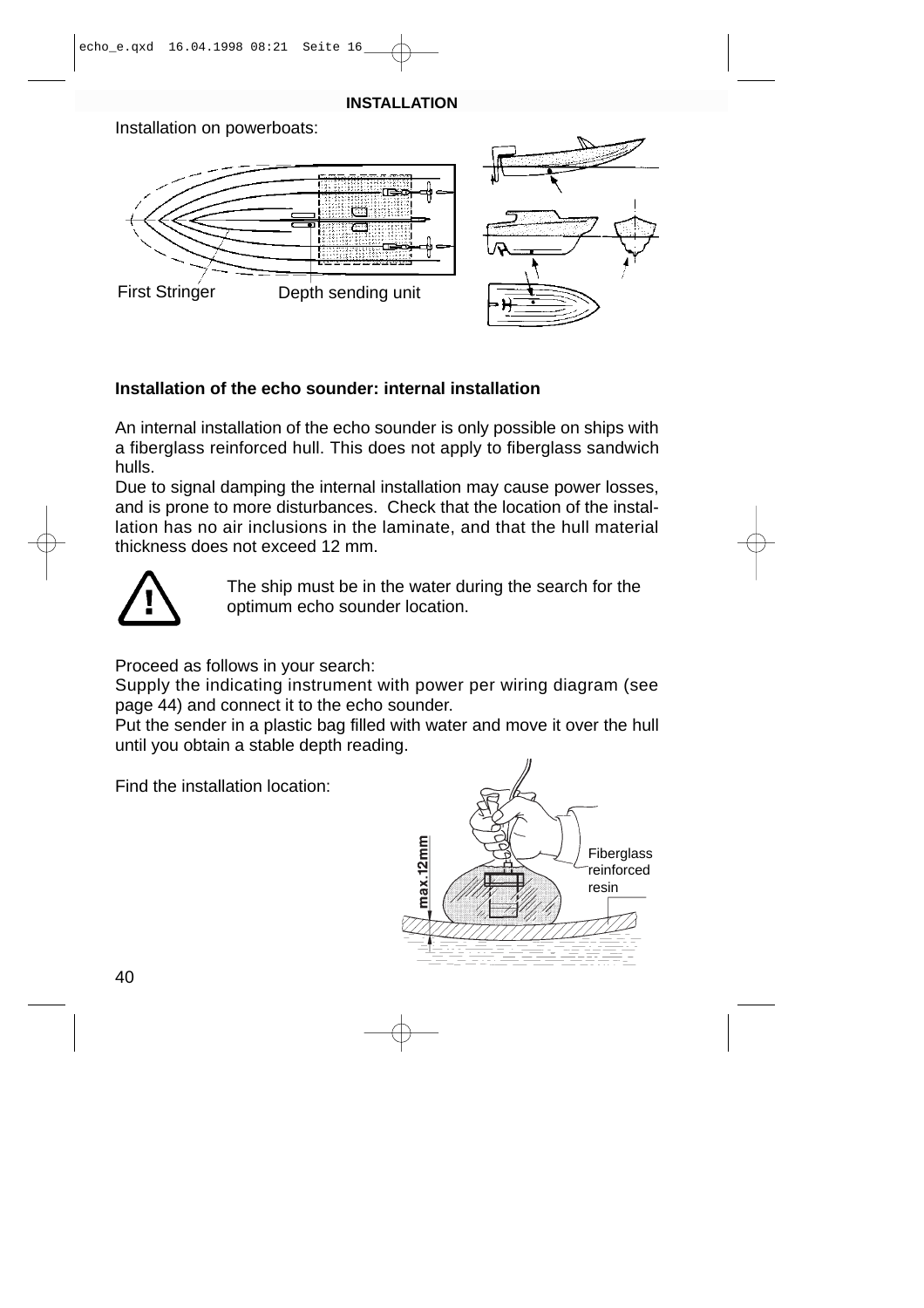The echo sounder can be definitely fixed when you have found the optimum location.

Install the echo sounder by bonding it with a salt-water resistant sealant.

Install the echo sounder:



Fixation by sealant: Avoid air bubbles between echo sounder and hull.

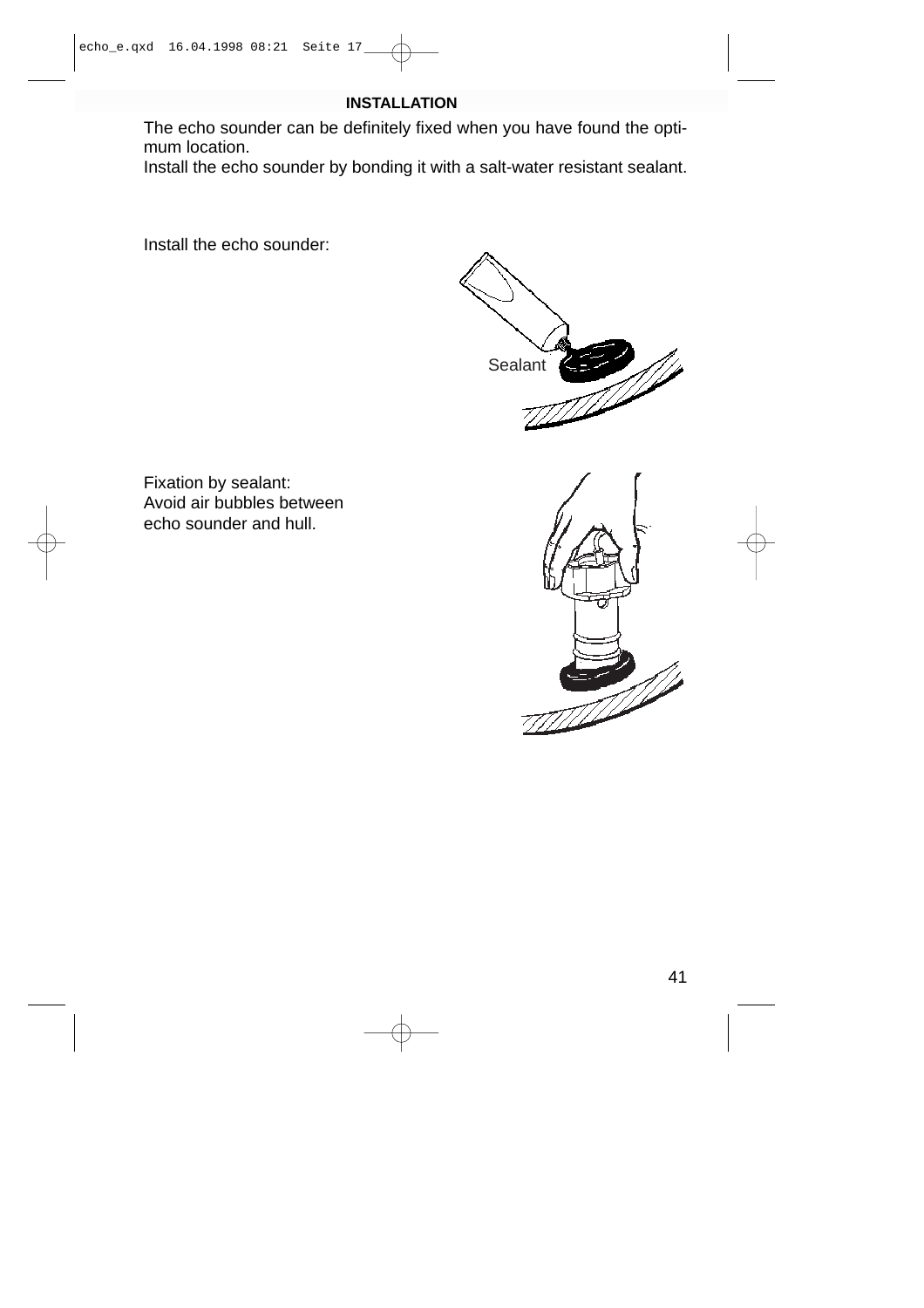### **Installation of the echo sounder: through-hull installation**

Make a hole, 53 mm diameter, at the selected location. The hull thickness should not exceed 36 mm.

Camber the hole out at 45 degrees for good sealant distribution and to obtain a reliable seal. Install the hull sleeve and the echo sounder as follows:



Hull sleeve installation:

- 1. Put salt-water resistant sealant on the hull sleeve flange and insert the hull sleeve from the outside into the hole.
- 2. From the inside, install the black sealing ring on the hull sleeve, then the white one, and screw the fixation nut down. Lightly hand-tighten the fixation nut first. After letting the sealant harden, tighten the nut by hand and check the hull feedthrough for leaks.

Echo sounder installation:

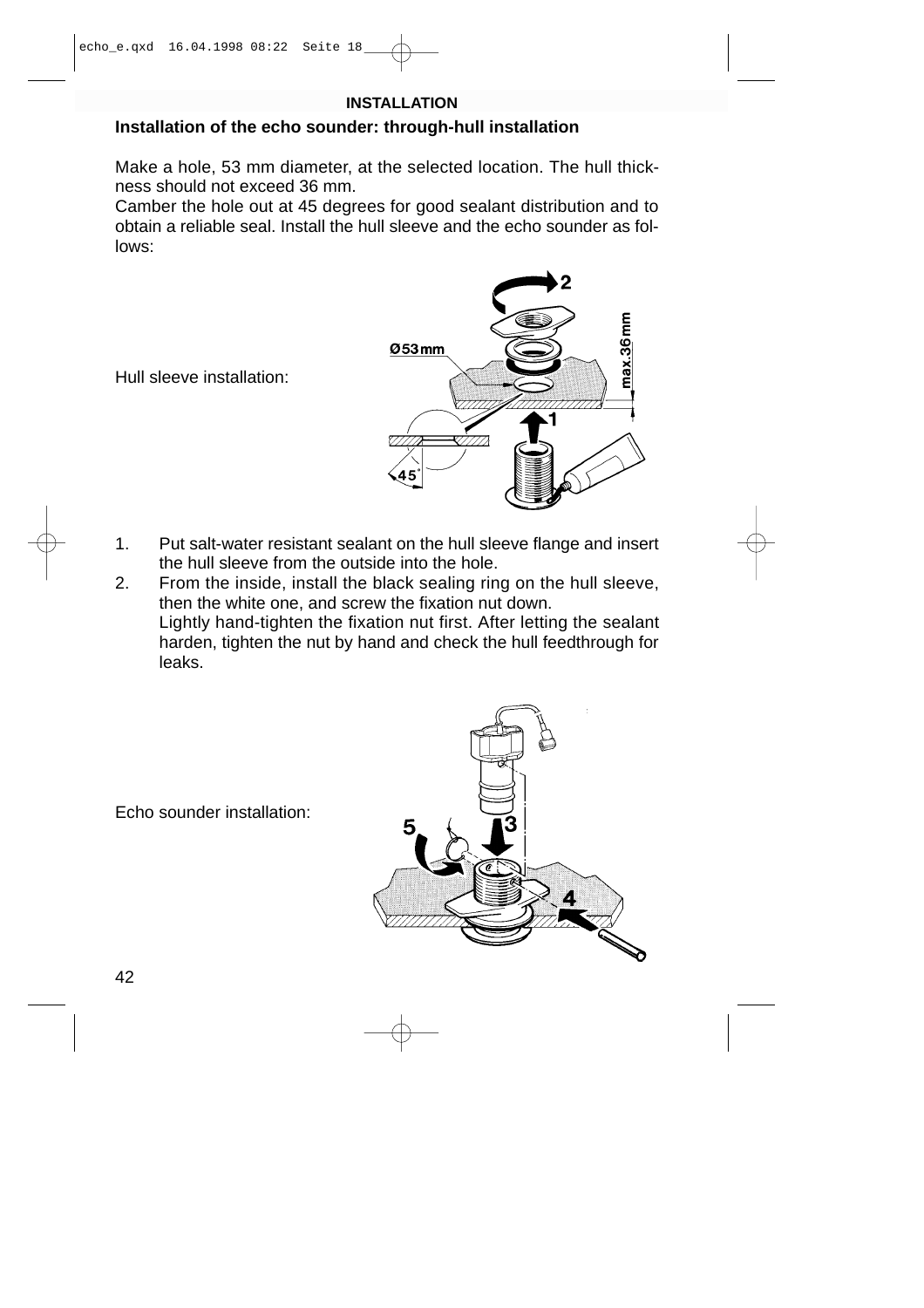- 3. Insert the echo sounder into the hull sleeve and align the hole in the upper sounder section with the holes in the sleeve.
- 4. Secure the sounder by inserting the retainer pin through the holes.
- 5. Lock the retainer pin by installing the rings at both pin ends.

Tie the control rope of the blind plug to one of the retainer pin rings. You will need the blind plug to remove the sounder. In this case the blind plug must be secured in the same way as the sounder.



Please note that a considerable quantity of water can enter the ship while the sounder is being removed.

Never remove the sounder with the ship in the water. Never pull on the cable to remove the echo sounder. Insert the blind plug after removal of the echo sounder.

The sounder can be covered with a thin coat of antifouling paint. This coat must be free of air bubbles, which would impair the echo sounder function.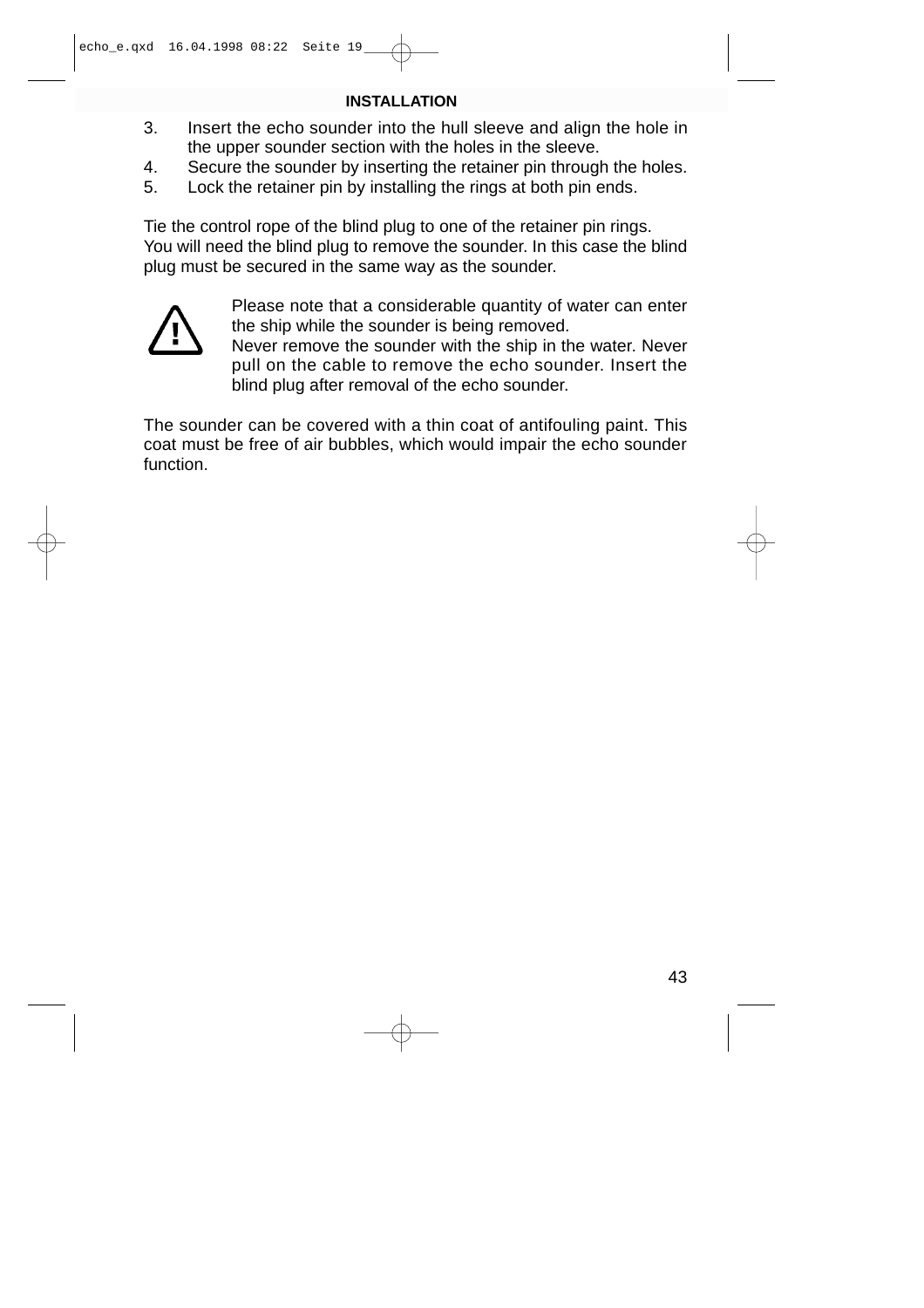# **Electrical Installation**

# **System power supply**

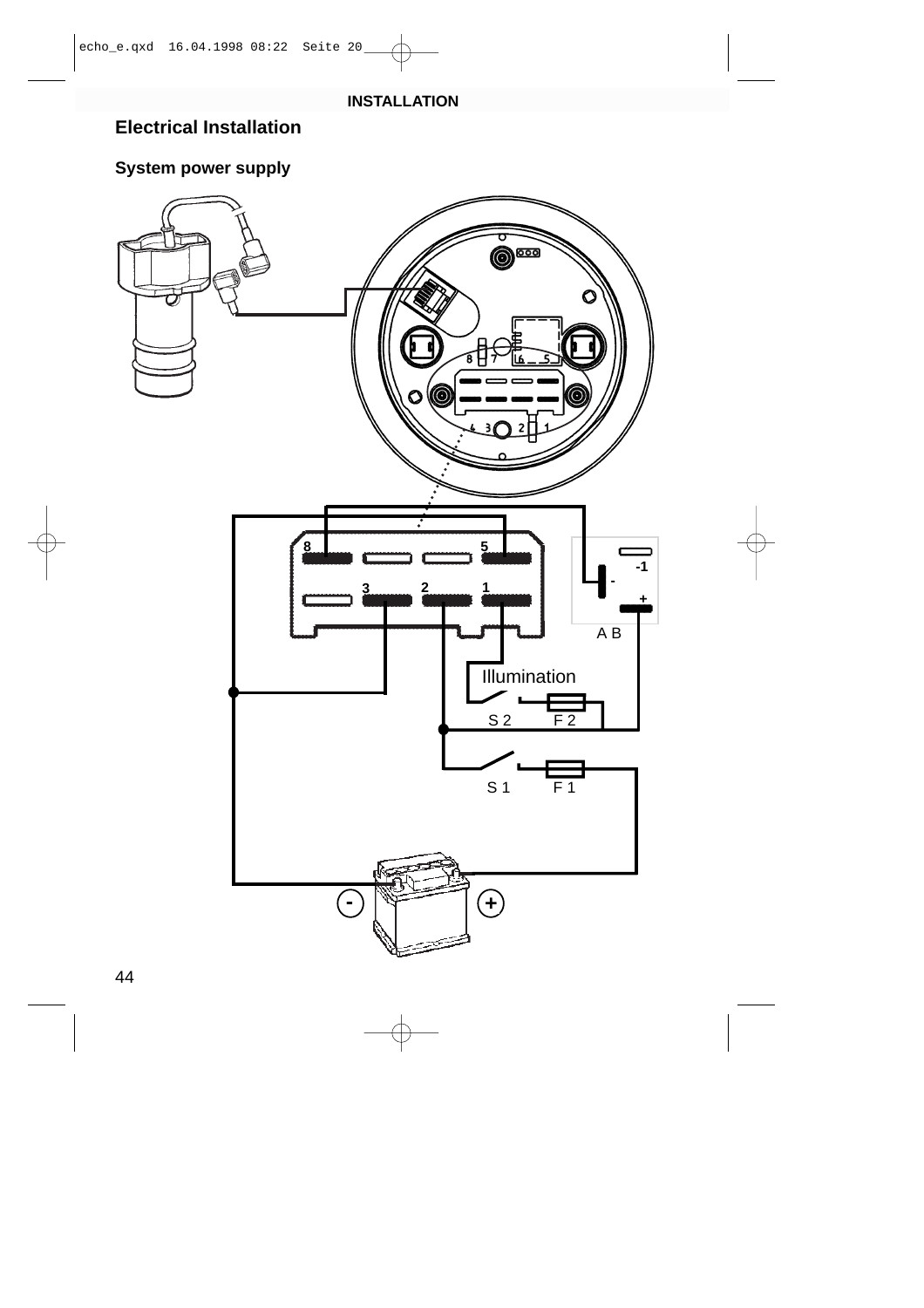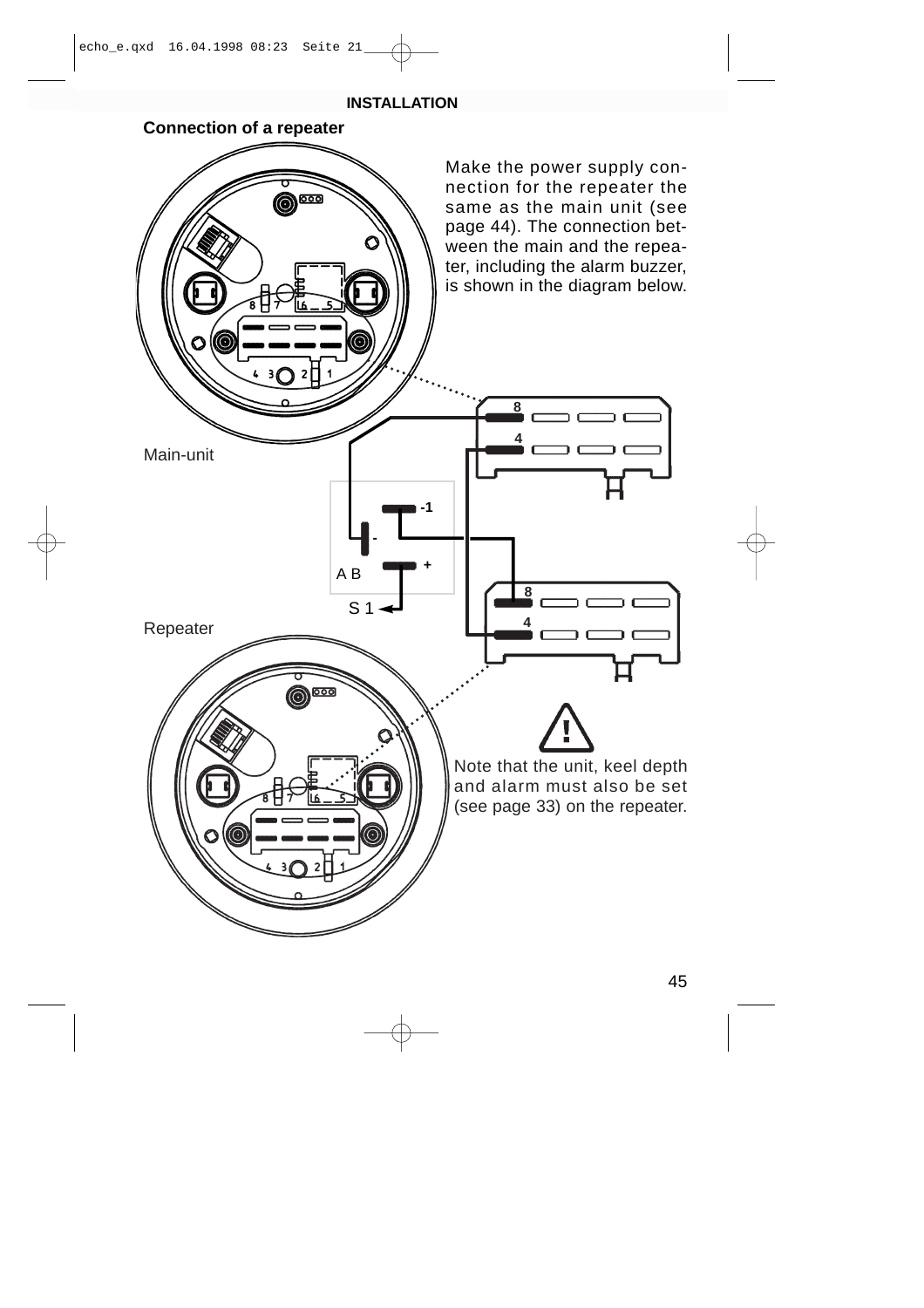Advice on the connection of the alarm buzzer:

If the alarm is triggered by the main-unit, the alarm buzzer will send a permanent sound.

If the alarm is triggered by the repeater, the alarm buzzer will send an intermittent sound.

## **Circuit diagram legend**

- S1 On/Off switch for navigation instruments
- S2 On/Off switch for instrument illumination<br>F1 Fuse for navigation instruments (5 A)
- F1 Fuse for navigation instruments (5 A)<br>F2 Fuse for instrument illumination (5 A)
- Fuse for instrument illumination  $(5 A)$
- AB Alarm buzzer (terminals)

Recommended cable section: 1.5 mm2

# **Cable lengths**

| Echo sounder - Indicating instrument: | 20 m max.           |
|---------------------------------------|---------------------|
| Indicating instrument - Repeater:     | $10 \text{ m}$ max. |
| Repeater 1 - Repeater 2:              | $10 \text{ m}$ max. |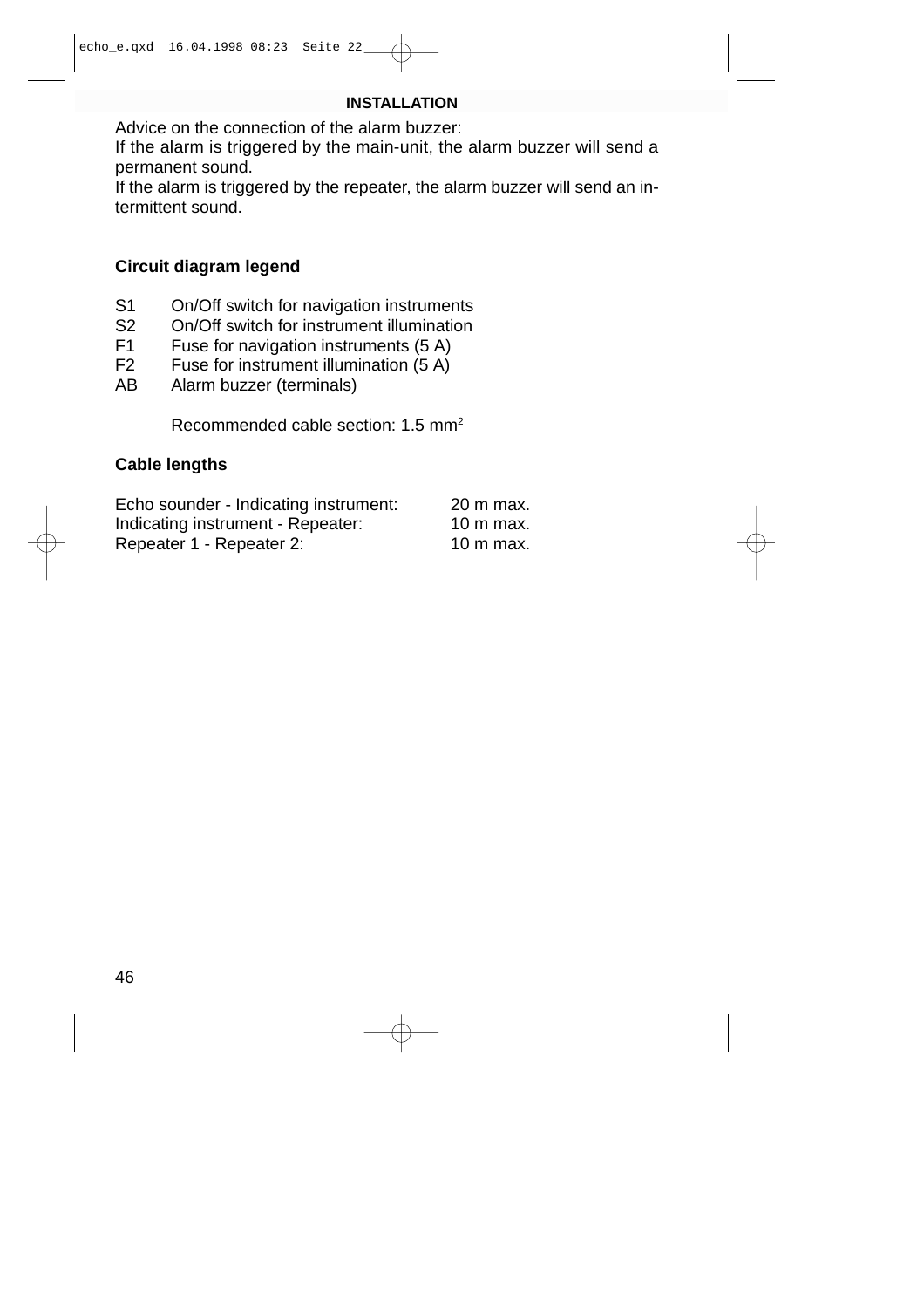#### **DATA**

# **Technical data**

Frequency: 200 kHz Supply voltage: 10.8 V ... 32 V DC

Operating temperature:  $-10 \degree C$  to +60  $\degree C$ Dimensions: Indicating instrument:

Measuring principle: Utrasonic running-time mesurement Application range: 0.5 to 120 m depending on ground and installation conditions Current consumption: Display unit: about 90 mA at 12 V DC without illumination, about 250 mA with illumination Echo sounder:about 50 mA at 12 V DC Transmitter power: about 40 Wrms, about 320 Wpp Type of protection: DIN 40050 - IP 65 at front, IEC 529 EMC protection: CE: EN 50081-1, EN 50082-1 Front ring diameter 105 mm Installation diameter 86 mm Installation depth 56 mm (union nut) Installation depth 90 mm (bracket) Sounder / Hull sleeve: Installation diameter: 53 mm Maximum hull thickness: 36 mm For internal installation: Maximum hull thickness: 12 mm

Technical modifications reserved